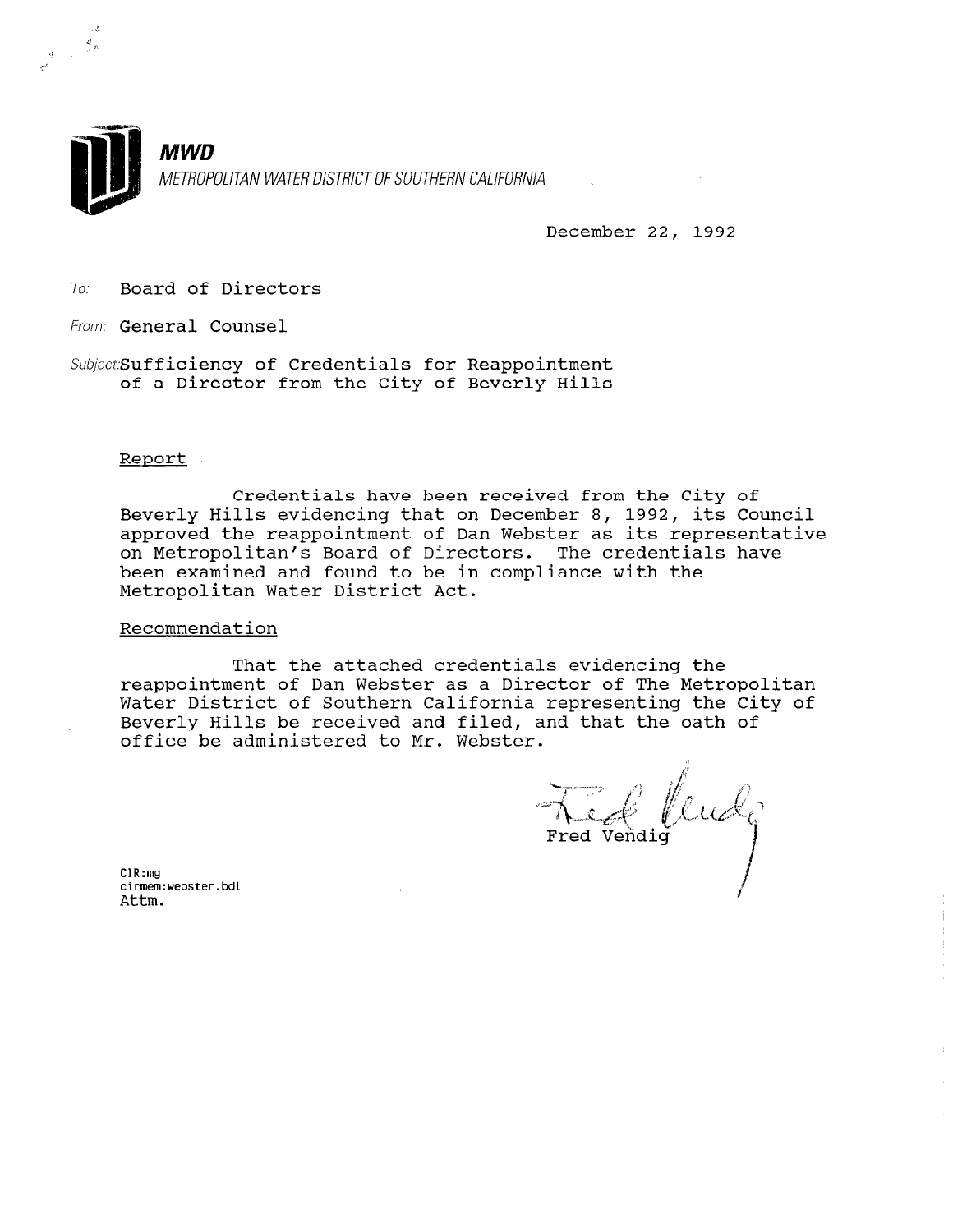

Office of Board of Directors **December 17, 1992** 

To: General Counsel

From: Executive Secretary

Subject: Reappointment of Director from Beverly Hills

Attached are the credentials from the City of Beverly Hills showing the reappointment of Mr. Dan Webster as its representative on Metropolitan's Board for the period ending December 31, 1996.

If the credentials are legally sufficient, Mr. Webster will take his oath at our January 12, 1993 Board Meeting.

.<br>Karen E. Dorff

Attachment

cc w/out attach.

- C. Boronkay
- R. W. Balcerzak
- D. L. Georgeson
- F. W. Horne
- T. M. Spencer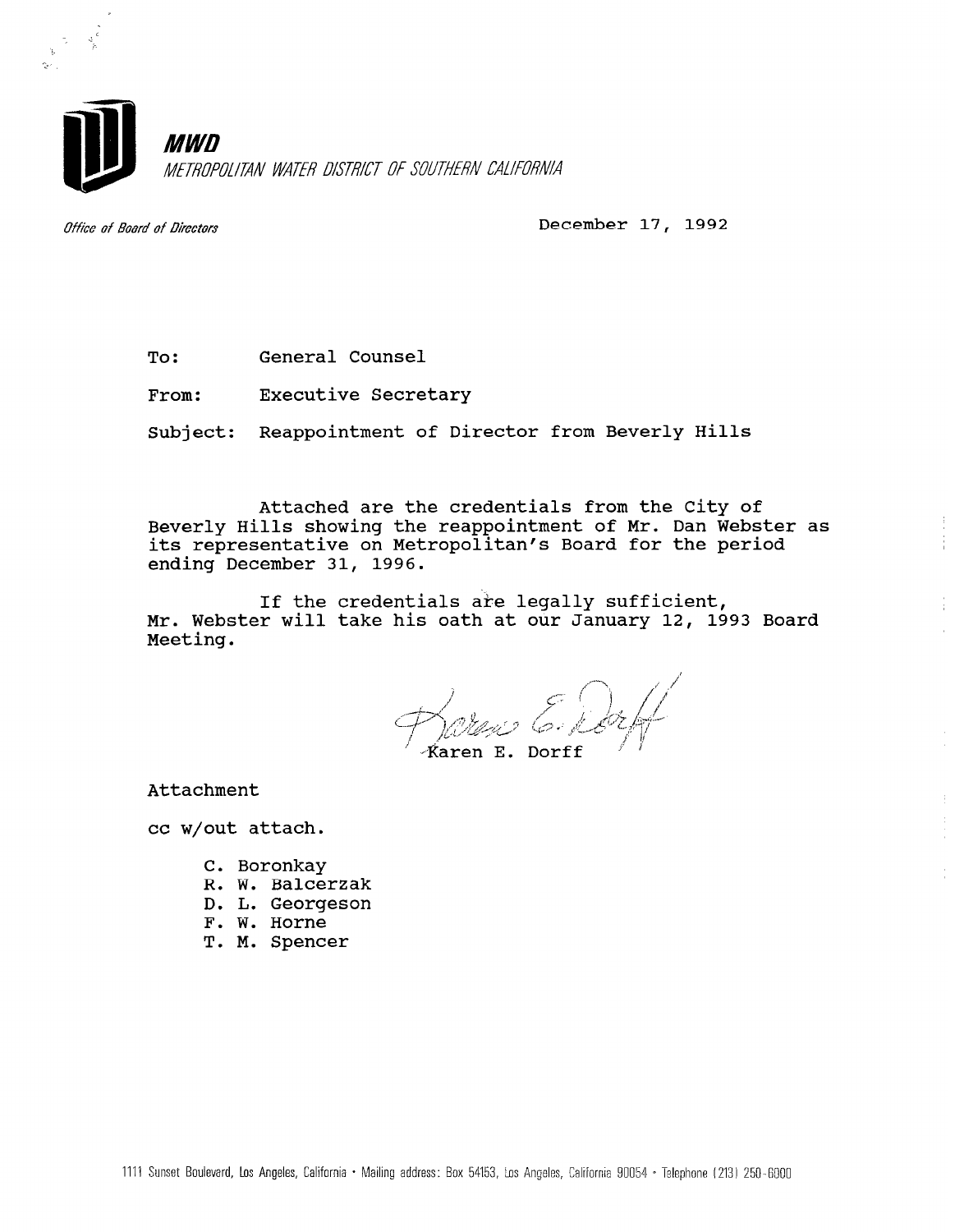CITY CLERK (310) 285-2400 FAX: (310) 273-1096



455 N. Rexford Drive Beverly Hills, CA 90210-4817

CITY OF BEVERLY HILLS

December 16, 1992

Karen E. Dorff, Executive Secretary Metropolitan Water District of Southern California P.O. Box 54153 Los Angeles, California 90054

Dear Ms. Dorff:

At its meeting of December 8, 1992, the Council of the City of Beverly Hills adopted Resolution No. 92-R-8679 reappointing Dan Webster as the City's representative to the Board of Directors of the Metropolitan Water District of Southern California.

Enclosed is a certified copy of the resolution of reappointment.

If you have any questions, please do not hesitate to call.

Very truly your? FRANCES M. MALNECK,<br>Deputy City Clerk

Encl.

cc: Dan Webster, Director of Public Works Dan Webster, Director of Public Wol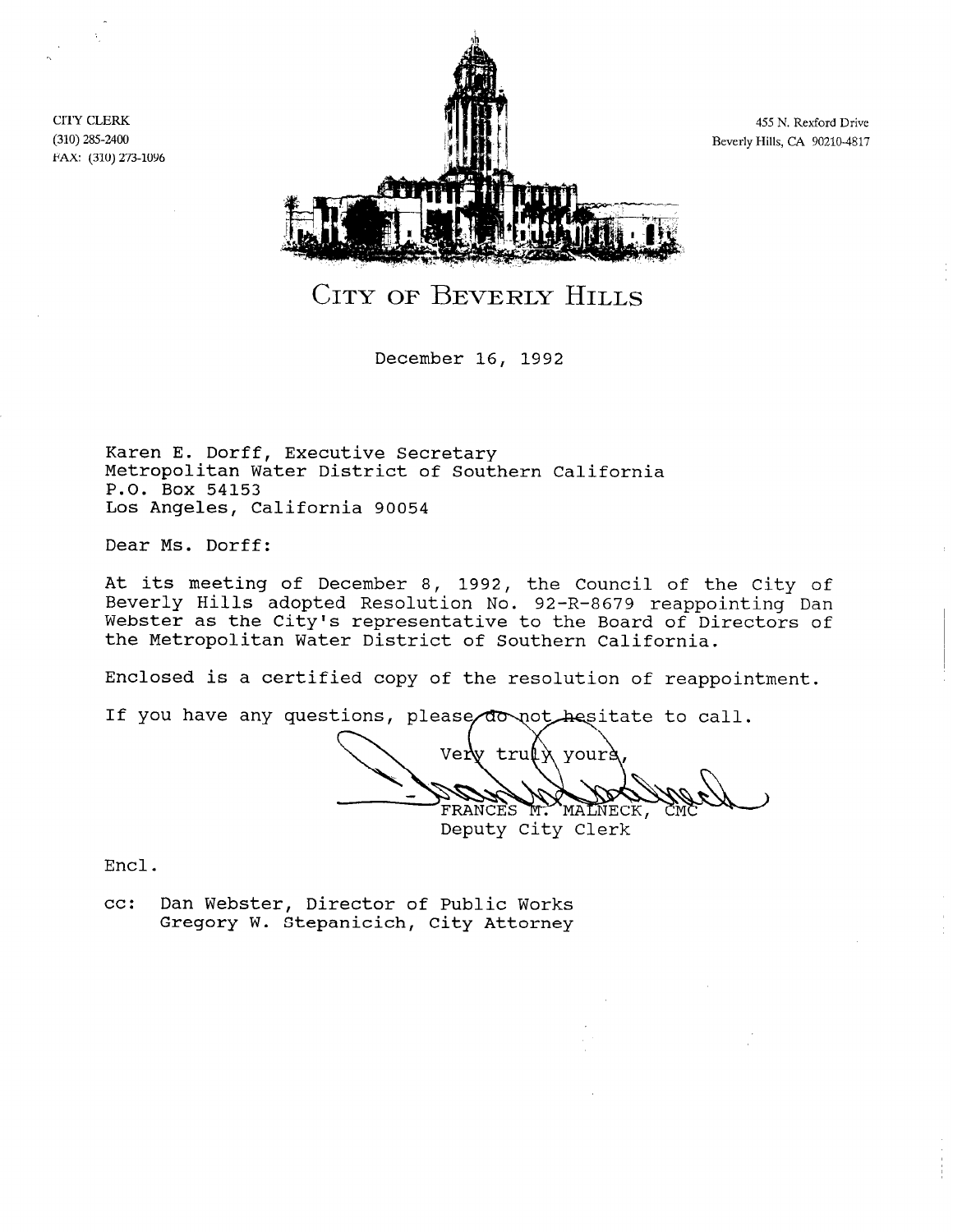## RESOLUTION NO. 92-R-8679

## RESOLUTION OF THE CITY COUNCIL OF THE CITY OF BEVERLY HILLS REAPPOINTING REPRESENTATIVE TO THE BOARD OF DIRECTORS OF THE METROPOLITAN WATER DISTRICT OF SOUTHERN CALIFORNIA (DAN WEBSTER)

The Council of the City of Beverly Hills does hereby resolve as follows:

Section 1. The following individual is hereby designated by MAYOR ROBERT K. TANENBAUM to be the City's representative to the Board of Directors of the METROPOLITAN WATER DISTRICT OF SOUTHERN CALIFORNIA for the term indicated:

| NAME        | ADDRESS              | TERM            |
|-------------|----------------------|-----------------|
| DAN WEBSTER | 455 N. Rexford Drive | 1/1/93-12/31/96 |

Section 3. The City Clerk shall certify to the passage and adoption of this Resolution ۳ļ and onter  $i$ <sup>+</sup>  $i$ nto the book of original Resolutions.

Adopted: December 8, 1992

ROBERT K. TANENBAUM, MAYOR

ATTEST:

JEAN M. USHIJIMA,  $\overline{\text{Clerk}}$ Cit

PPROVED:<br>Mark

I CERTIFY INDER PENALTY OF PERJURY, **TERRIT DELER FERRET OF FERDALISTIC**<br>THAP THE FOLLOWING IS A CORRECT COPY

DEPUTY CITY CLERK, CITY OF BEVERLY HILLS, CALIFORNIA

MARK SCOTT, City Manager GREG STEPANICICH, City Attorney

RE140064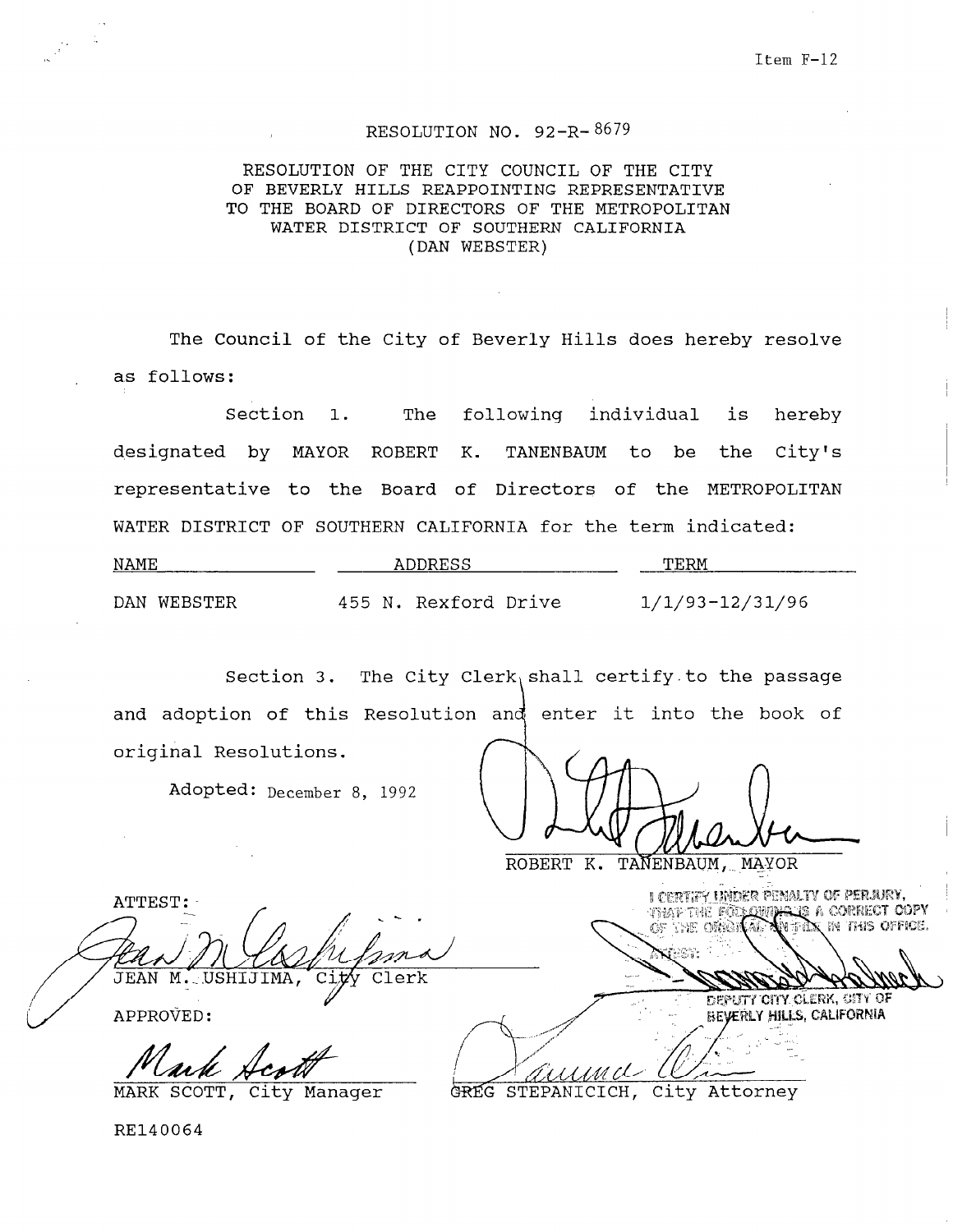STATE OF CALIFORNIA COUNTY OF LOS ANGELES CITY OF BEVERLY HILLS

I, JEAN M. USHIJIMA, City Clerk of the City.of Beverly Hills, California, do hereby certify that the foregoing is a true and correct copy of Resolution No. 92-R-8679 duly passed, approved, and adopted by the Council of said City at a meeting of said Council on December 8, 1992 and thereafter duly signed by the Mayor, or the Vice Mayor, as indicated; and that the Council of the City consists of five (5) members and said Resolution was passed by the following vote of said Council, to wit:

AYES: Councilmembers Levyn, Alexander, Reynolds, Salter and Councilmembers

おびてみ

 $\perp$ 

City Clerk റി the Beverly Hills, Calif6rnia

 $(1e140015)$ 

I